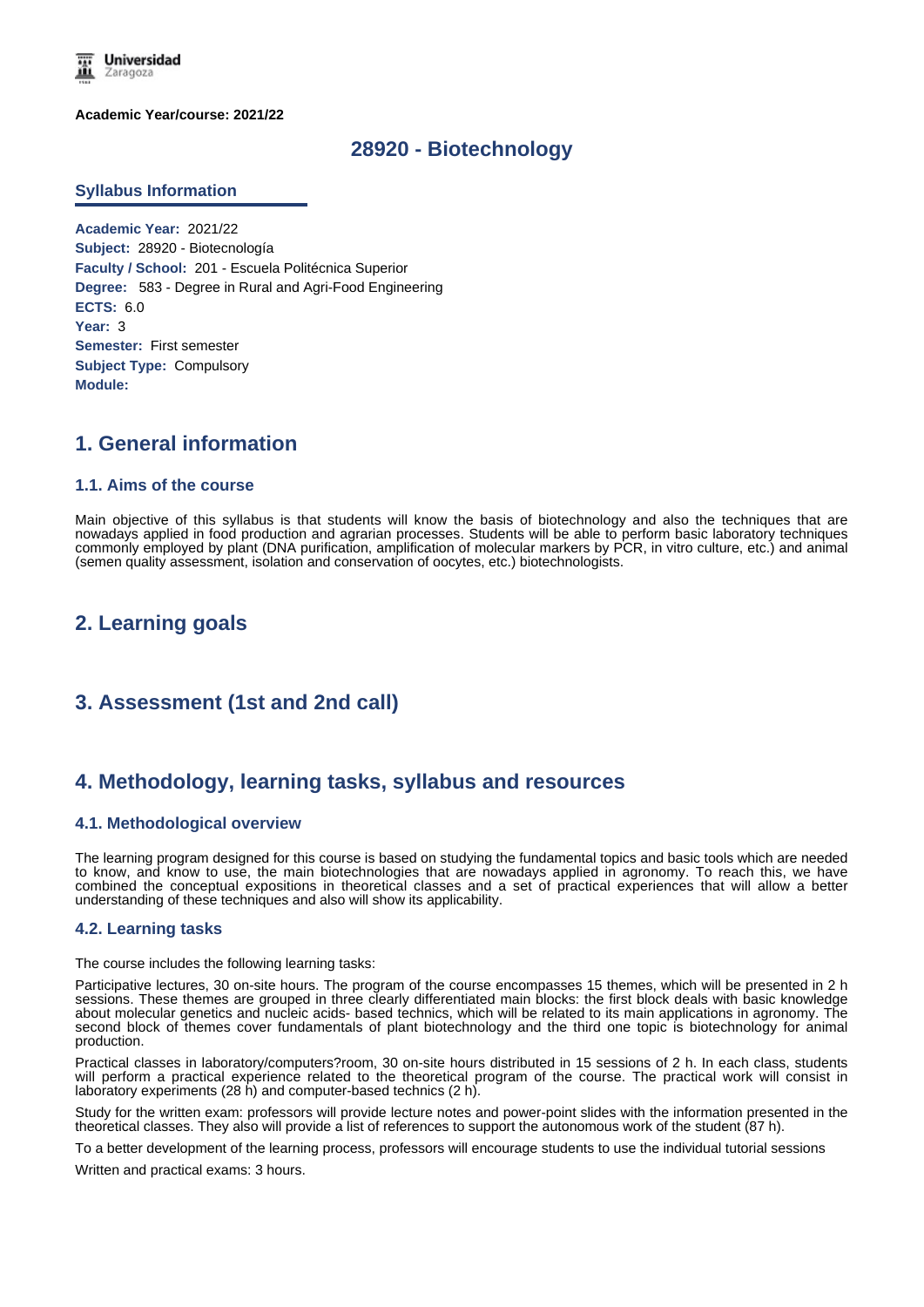## **4.3. Syllabus**

### **The course will address the following topics:**

# **Block I. Foundations and techniques** Unit 1. Introduction and overall context Concept and evolution of biotechnology White biotechnology Red biotechnology Green biotechnology Biotechnology as a business ? patents Unit 2. Foundations of biotechnological progress ? biochemistry and molecular biology Biotechnological molecules Proteins Nucleic acids Molecular genetics Unit 3. Tools and techniques of molecular genetics (I) Isolation and purification of nucleic acids The first tools: endonucleases Genetic transformation Cloned DNA and recombinant DNA Vectors for storing DNA ? gene library In-vitro replication ? polymerase chain reaction Unit 4. Tools and techniques of molecular genetics (II) Electrophoresis of DNA Real time PCR, quantitative PCR Isothermal amplification of DNA Reverse transcription DNA sequencing Unit 5. Genomic tools Genome projects Genes and genomes Bioinformatics. Next generation sequencing. Resequencing genomes Unit 6. Proteins and proteomics Purification and electrophoresis of proteins Sequencing proteins ELISA enzyme-linked immunosorbent assay Enzyme production and industrial applications **Block II. Plant biotechnology** Unit 7. In-vitro culture of plant tissues and organs Introduction ? concept and conditioning factors Foundations ? cell totipotency and development Phytohormones Somatic embryogenesis Plant organogenesis Unit 8. Applications of plant micropropagation Multiplication of plants Plant propagation on an industrial scale In-vitro production of plant metabolites In-vitro conservation - cryopreservation Applications in plant genetic improvement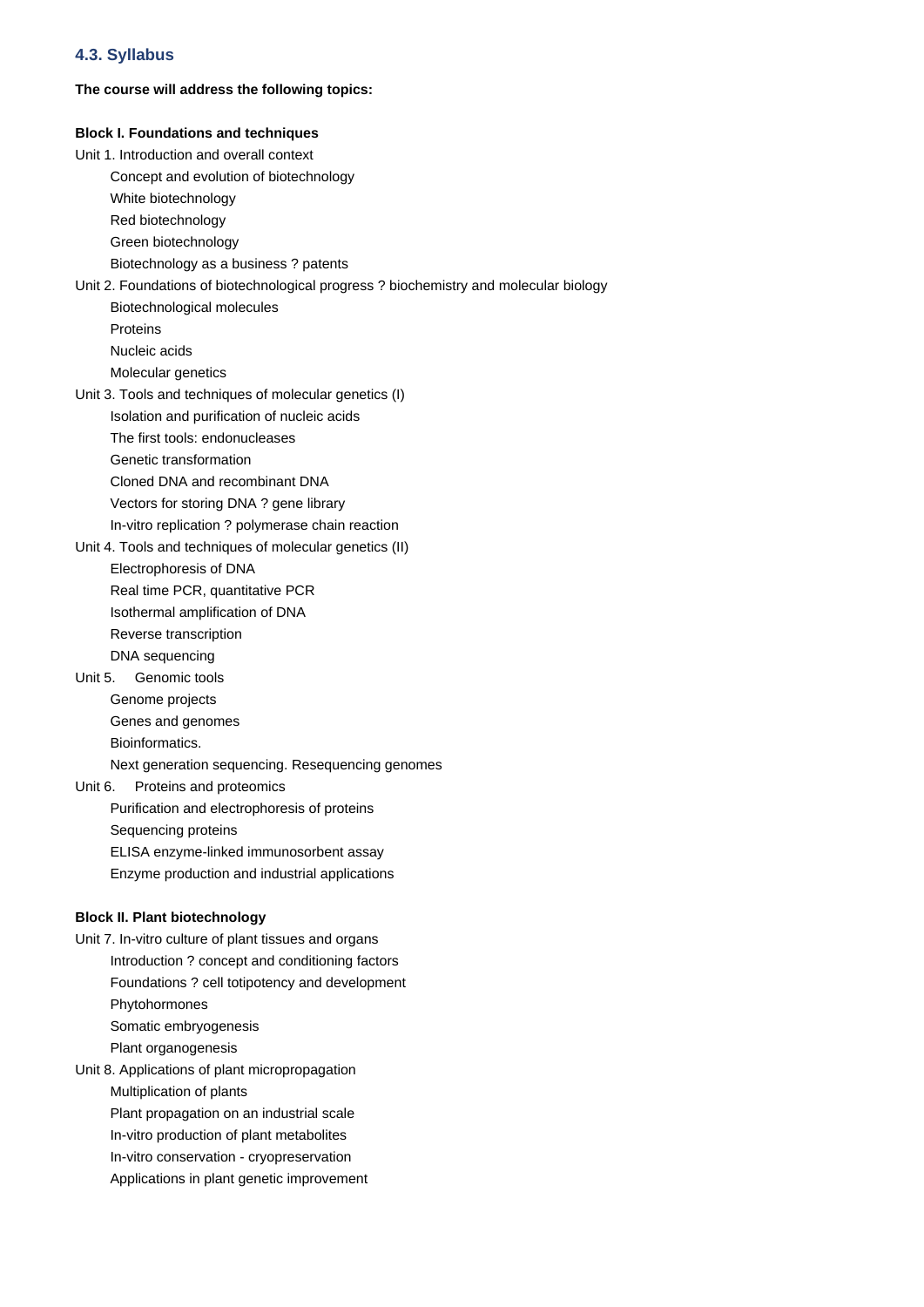Unit 9. Genetic engineering of plants What is a transgenic plant? Genetic constructs for transforming plants Methods of plant transformation Confirmation of the transformation Applications of transgenic plants

#### **Block III. Animal biotechnology**

Unit 10. Biotechnology of animal reproduction I ? detection and synchronization of estrus

Estrus detection techniques

Estrus induction and synchronization techniques

Unit 11. Biotechnology of animal reproduction II ? artificial insemination

Semen assembly methods

Semen quality assessment

Semen storage and preservation

Insemination techniques

Conditioning factors of the successful reproduction after insemination

Unit 12. Biotechnology of animal reproduction III ? embryonic technologies

MOET programs

In-vitro production of embryos

Unit 13. Applications of biotechnology in animal genetic improvement ? animal genetic engineering

Imbalance of linkage and selection

Gene and marker assisted selection

Genomic selection

Genome manipulation in animal genetic improvement

Transgenesis as a tool in animal production

Unit 14. Biotechnological applications in animal feed

Production and use of additives (enzymes, bacteria, yeasts, etc.) for animal feed

Production and use of synthetic amino-acids

- Unit 15. Biotechnological applications in animal diagnosis and health
- Hormonal diagnosis Diagnosis of diseases

Vaccine production

### **Content of practical sessions**

1. Protocol in the laboratory of plant biotechnology. Tools and equipment ? security and hygiene ? protocols ?preparation of basic solutions of molecular biology

- 2. Preparation of media for bacteria culture.
- 3. Isolation of DNA from plant leaves.
- 4. Amplification of DNA through PCR.
- 5. Electrophoresis of DNA.
- 6. Bioinformatics in plant genetics- Data bases Design of primers.
- 7. In-vitro plant production ? organogenesis in tomato.
- 8. In-vitro plant production ? micropropagation of potato.

9. Protocol in the laboratory of animal biotechnology. Tools and equipment ? security and hygiene ? protocols ?preparation of basic solutions

- 10. Spermiogram (1) ? classic assessment.
- 11. Spermiogram (2) ? new semen analysis techniques.
- 12. Oocyte extraction and in-vitro embryo production.
- 13. Sex determination. Sperm sexing and sex determination in sperms and embryos
- 14. HUMECO Journey of Animal Reproduction.
- 15. Preservation of gametes and embryos.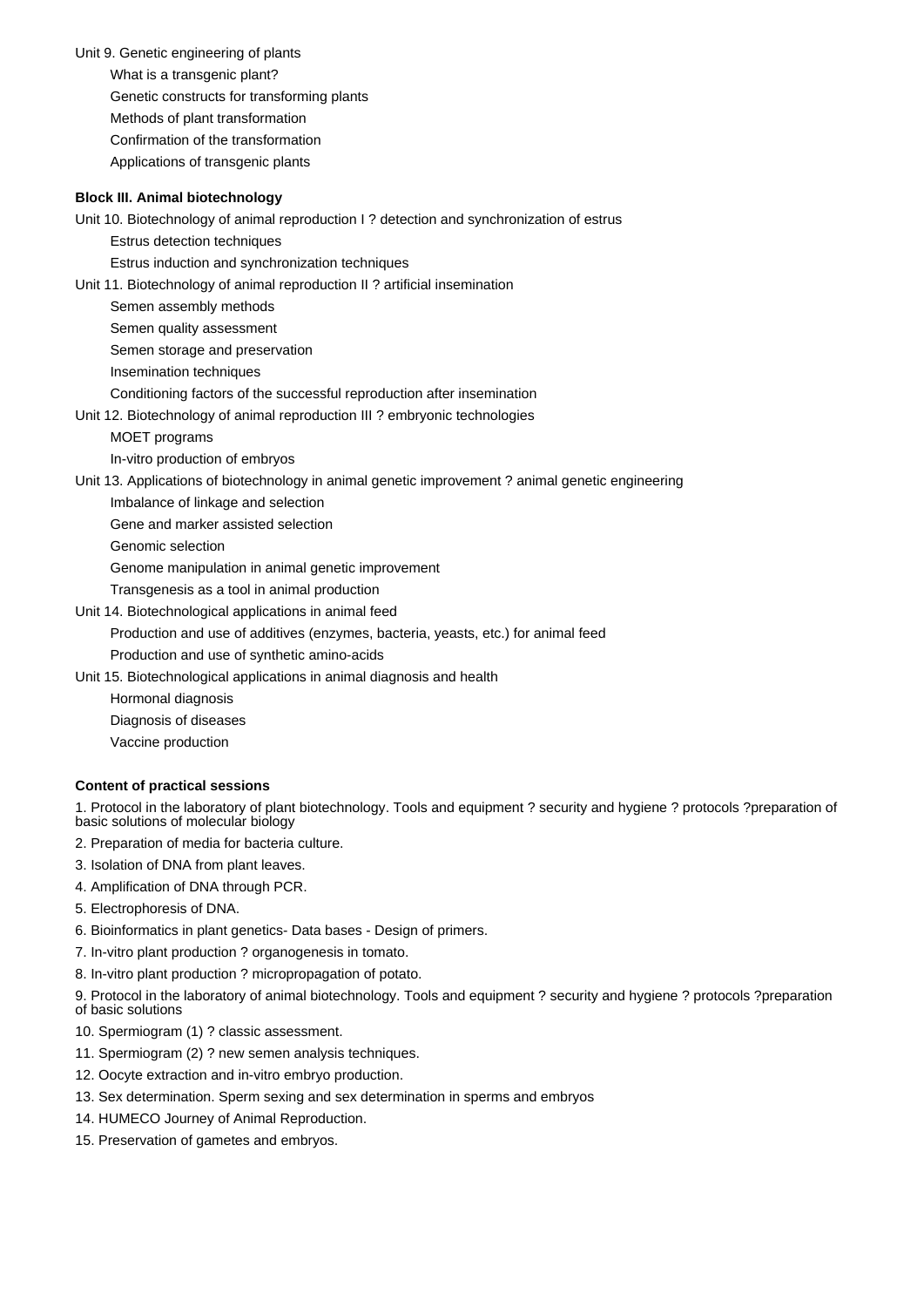## **4.4. Course planning and calendar**

### **Calendar of on-site sessions.**

| <b>Week</b>        | <b>Lectures</b><br>(2 h)               | <b>Practice Sessions</b><br>(2 h) | <b>Autonomous work</b> | <b>Total</b>   |
|--------------------|----------------------------------------|-----------------------------------|------------------------|----------------|
| $\mathbf{1}$       | Theme 1                                | Practice 1                        |                        | $\overline{4}$ |
| $\mathbf 2$        | Theme 2                                | Practice 2                        | Study (3 h)            | $\overline{7}$ |
| 3                  | Theme 3                                | Practice 3                        | Study (4 h)            | 8              |
| 4                  | Theme 4                                | Practice 4                        | Study (4 h)            | 8              |
| 5                  | Theme 5                                | Practice 5                        | Study (4 h)            | 8              |
| 6                  | Theme 6                                | Practice 6                        | Study (4 h)            | 8              |
| 7                  | Theme 7                                | Practice 7                        | Study (4 h)            | 8              |
| 8                  | Theme 8<br>Writen partial exam<br>(2h) | Practice 8                        | Study (2 h)            | 8              |
| 9                  | Theme 9                                | Practice 9                        | Study (4 h)            | 8              |
| 10                 | Theme 10                               | Practice10                        | Study (4 h)            | 8              |
| 11                 | Theme 11                               | Practice 11                       | Study (4 h)            | 8              |
| 12                 | Theme 12                               | Practice 12                       | Study (4 h)            | 8              |
| 13                 | Theme 13                               | Practice 13                       | Study(4 h)             | 8              |
| 14                 | Theme 14                               | Practice 14                       | Study (4 h)            | 8              |
| 15                 | $\blacksquare$                         |                                   | Study (8 h)            | 8              |
| 16                 | $\qquad \qquad \blacksquare$           | -                                 | Study (8 h)            | 8              |
| 17                 | $\overline{\phantom{a}}$               |                                   | Study (8 h)            | 8              |
| 18                 | Theme 15                               | Practice 15                       | Study (4 h)            | 8              |
| 19                 | ÷,                                     |                                   | Study (8 h)            | 8              |
| 20                 | Theory Exam (2h)                       | Practical Exam (1h)               |                        | 3              |
| <b>Total hours</b> | 34                                     | 31                                | 85                     | 150            |

## **4.5. Bibliography and recommended resources**

- **BB** Abecia Martínez, Alfonso. Manejo reproductivo en ganado ovino / Alfonso Abecia Martínez, Fernando Forcada Miranda . Zaragoza : Servet, [2010]
- **BB** Chawla, H. S.. Introduction to plant biotechnology / H. S. Chawla . 3rd. ed. Enfield (NH) [etc.] : Science Publishers, cop. 2009
- **BB** Fundamentos de las técnicas de biología molecular / Denis Tagu, Christian Moussard, editores ; traducción realizada por Josep M. Casacuberta . Zaragoza : Acribia, 2006